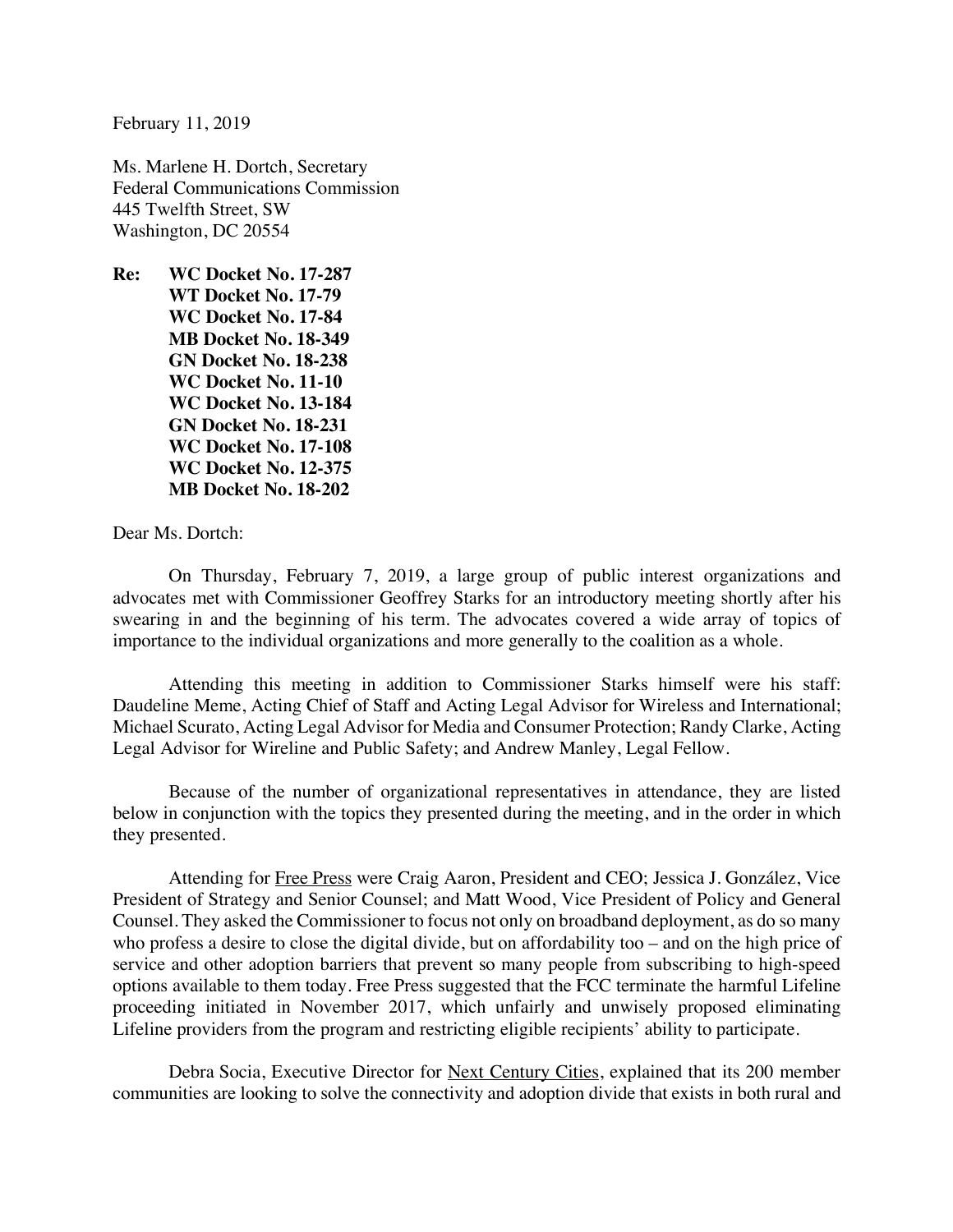urban communities. She mentioned that several recent FCC actions, including the 5G Wireless Infrastructure Deployment Declaratory Ruling in September 2018 and model codes proposed by the Commission's Broadband Deployment Advisory Commitee, have limited local decision making and negatively impacted the number of solutions available to local leaders.

Yosef Getachew, Director of Media and Democracy Program for Common Cause, said that the FCC has consistently failed to examine race and gender diversity when it comes to broadcast ownership. Without properly assessing the impact on ownership diversity, the FCC has abandoned many of its media ownership rules, which will result in more consolidation and fewer diverse and independent voices in the marketplace. The elimination of media ownership rules will also harm localism and competition – values the Commission is statutorily obligated to uphold.

Attending for New America's Open Technology Institute were Kevin Bankston, Director, and Sarah Morris, Deputy Director. They urged Commissioner Starks to lead the way in improving Form 477 data and offered several specific recommendations, including: increasing granularity of the data collected; requiring the submission of pricing data in addition to broadband availability data; organizing the data in a machine-readable, consumer-friendly format; and resisting industry calls to move to annual, rather than semi-annual reporting. OTI also highlighted the challenges of Form 477 data, noting that it is self-reported by industry and by design often dramatically overstates the availability of broadband in a given area. And importantly, even with pricing data included, this data alone cannot remedy the well-documented high costs associated with broadband adoption, which is why OTI echoed numerous calls around the table to withdraw the Commission's disastrous Lifeline proposal.

Adrianne Furniss, Executive Director of the Benton Foundation, discussed bringing open, affordable, high-capacity broadband to all people in the United States to ensure a thriving democracy. Concerning the E-Rate program in particular, she highlighted implementation issues that are leaving thousands of students most in need on the wrong side of the digital divide and unable to take full advantage of digital learning. In the long term, she noted that Benton is working on a collaborative project – spearheaded by Benton Senior Fellow Jonathan Sallet – that will propose how best to update America's policy approach to broadband access in the 2020s given new technologies and new social needs.

Gigi Sohn, Distinguished Fellow, at Georgetown Law Institute for Technology Law and Policy and also Benton Senior Fellow and Public Advocate agreed that the Commission's broadband map is woefully inaccurate, and that carriers should be required to collect data on a block-by-block basis at a minimum, along with pricing information that goes beyond mere "introductory" pricing. She also encouraged Commissioner Starks o be profoundly skeptical of the data used in the Commission's recent Consolidated Communications Marketplace Report*,* which grossly overstates the amount of competition and access in the broadband market. Finally, Ms. Sohn urged Commissioner Starks to be the voice of realistic expectations with regards to new 5G wireless services, and to recognized that the arrival of such services should not be the basis for increased deregulation, increased consolidation or trampling on the rights of cities and towns to make their own plans for 5G infrastructure rollout in their communities.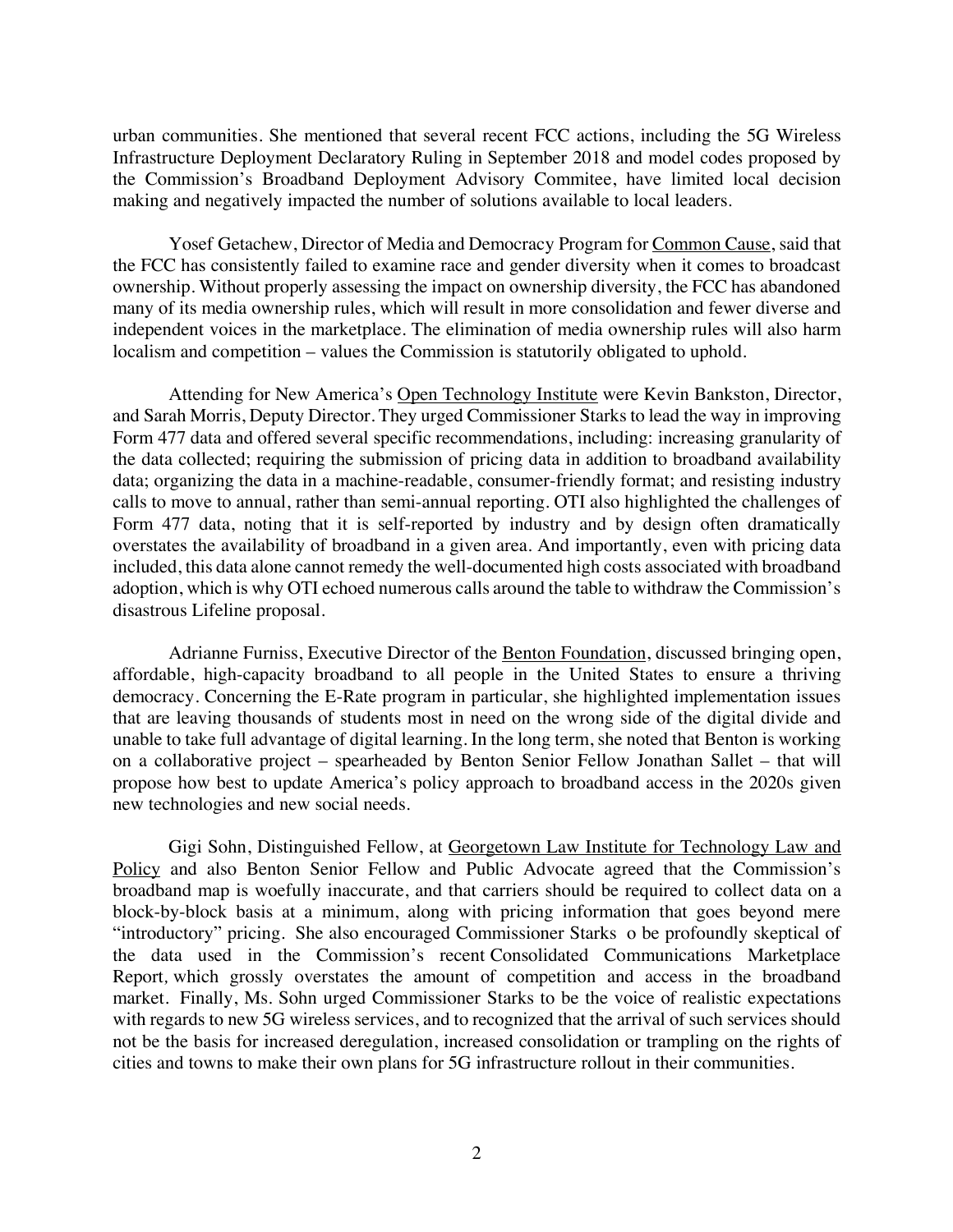Jonathan Schwantes, Senior Policy Counsel for Consumer Reports, spoke to the rising cost of company-imposed fees in the MVPD (multichannel video programming distributor) market. He cited the fact that Charter (d/b/a Spectrum) has increased its "broadcast TV fee" twice since last November to nearly \$12/month, representing a 35 percent hike of that fee in just the past year. He described Consumer Reports' What the Fee?! (WTF?!) campaign and how it will be seeking both legislative and regulatory solutions to address this problem.

Sean Vitka, Policy Counsel for Demand Progress, urged the Commission to investigate the sale to third parties of users' GPS data by mobile providers. He also highlighted the urgency of doing so because of the quick normalization that attends diffuse invasions of privacy, and the importance of the Commission championing that right to privacy.

Angela Siefer, Executive Director of the National Digital Inclusion Alliance, explained that the alliance is a unified voice for affordable home broadband access, public broadband access, affordable device options and community technology training support programs, which currently has 350 affiliates in 41 states. She recommended that the FCC gather cost data for residential internet service subscriptions, explaining that this national data is not publicly available through any source, but is needed to inform local and national strategies working to increase broadband adoption and support allocation of resources.

Attending for Public Knowledge were Phillip Berenbroick, Senior Policy Counsel; Harold Feld, Senior Vice President; and Chris Lewis, Vice President. They advocated for a halt to the rollback of the Tech Transition protections for voice and broadband services, including the lowering of standards for notice to consumers and communities and the lowering of quality standards for adequate replacement of service, and highlighted the impact of such changes on communities that are seeing poor maintenance of communications network infrastructure.

Lisa A. Hayes, Vice President of Strategy & General Counsel for the Center for Democracy  $&$  Technology, strongly agreed with the concerns voiced by several attendees about the repeal of Net Neutrality, as well as the need to expand access likewise expressed by the other advocates in the room. She also urged Commissioner Starks to reexamine the issue of telephone rates for prisoner calls, and to ensure that prisoners are able to afford to communicate with family and friends.

Jim Graves, Staff Attorney at the Institute for Public Representation at Georgetown Law, said that his clinic's clients were concerned about children's television rules, the availability of public files, and diversity in broadcast ownership. Mr. Graves also expressed his hope that the FCC would improve its working relationship with American Indian tribes.

Ernesto Falcon, Legislative Counsel for the Electronic Frontier Foundation, expressed concern that the FCC has not put sufficient focus on the failure of the market to promote highspeed wireline competition in the advent of the cable industry's launch of gigabit download services. EFF believes the FCC and policymakers are focusing too much on Fifth Generation wireless (5G) when proven network technologies exist in fiber to the home that would provide 21st century access for decades to come. EFF firmly believes that wireless services will not be competitive with high-speed wireline services in any form. It emphasized, as it has in previous